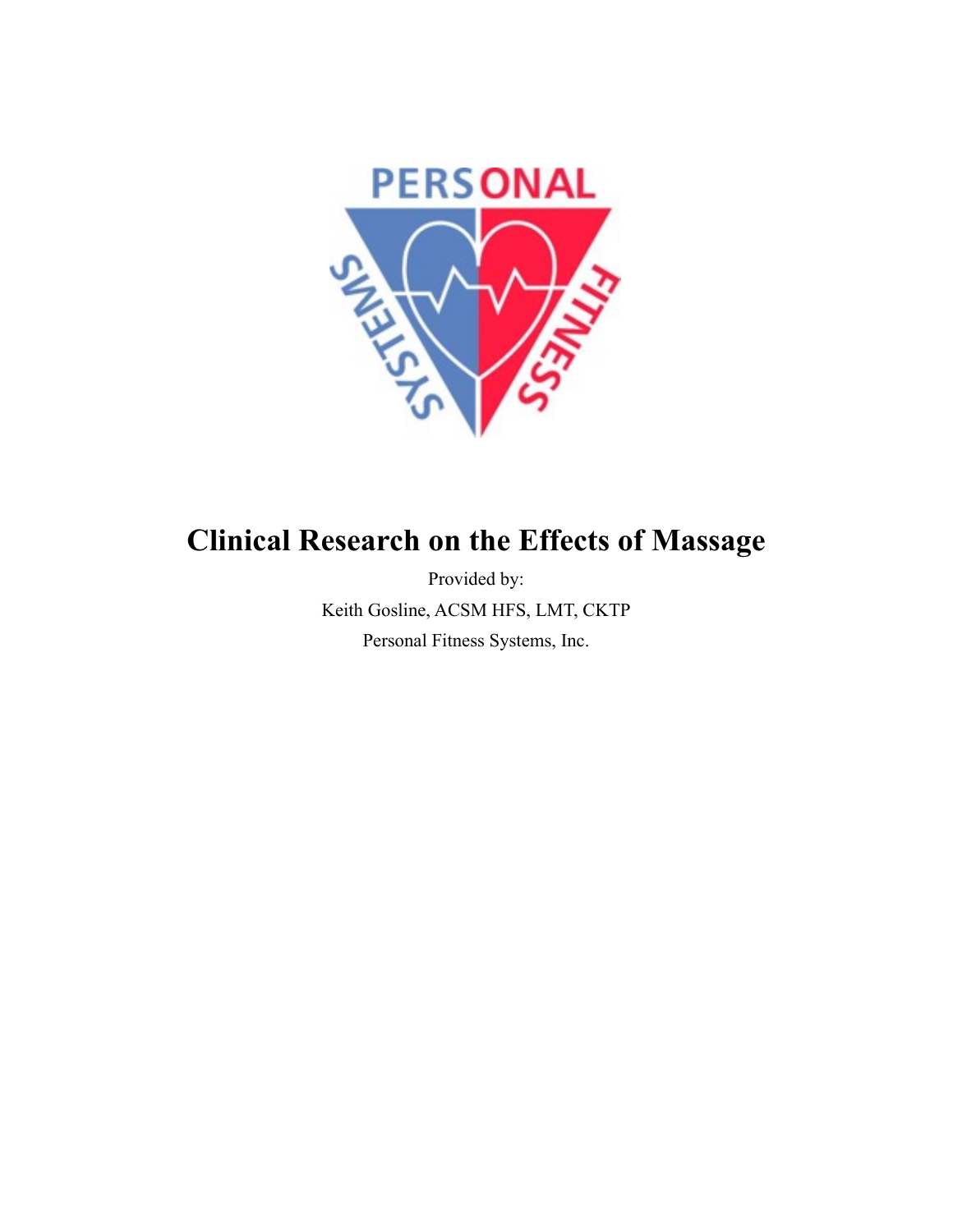

The practice of massage has been used for thousands of years. Despite the fact that clinical research on massage is under-funded and not frequently performed, a growing body of evidence supports the use of massage for a variety of ailments. The following pages provide summaries of some of the clinical research studies on several common illnesses and injuries.

**Insurance may cover massage treatment with a physician's referral.** For a patient consultation, contact Keith Gosline, owner of Personal Fitness Systems, Inc., at **651-492-3477**.

To refer a patient, fill out the Personal Fitness Systems Prescription Form and provide it to the patient to be brought to the patient's first massage appointment.

Keith Gosline, owner of Personal Fitness Systems, Inc., has extensive knowledge and training in massage. He is a Certified Health and Fitness Specialist with the American College of Sports Medicine since 1999, a Licensed Massage Therapist with a B.S. in exercise science, and a Certified Kinesio Taping Practicioner. He has taught advanced massage techniques, anatomy, kinesiology, reflexology, and nutrition since 1999. To make an appointment, call Personal Fitness Systems, Inc. at (651) 492-3477. More information is available at [www.pfswellness.com](http://www.pfswellness.com). Personal Fitness Systems, Inc. is located in Falcon Heights, MN.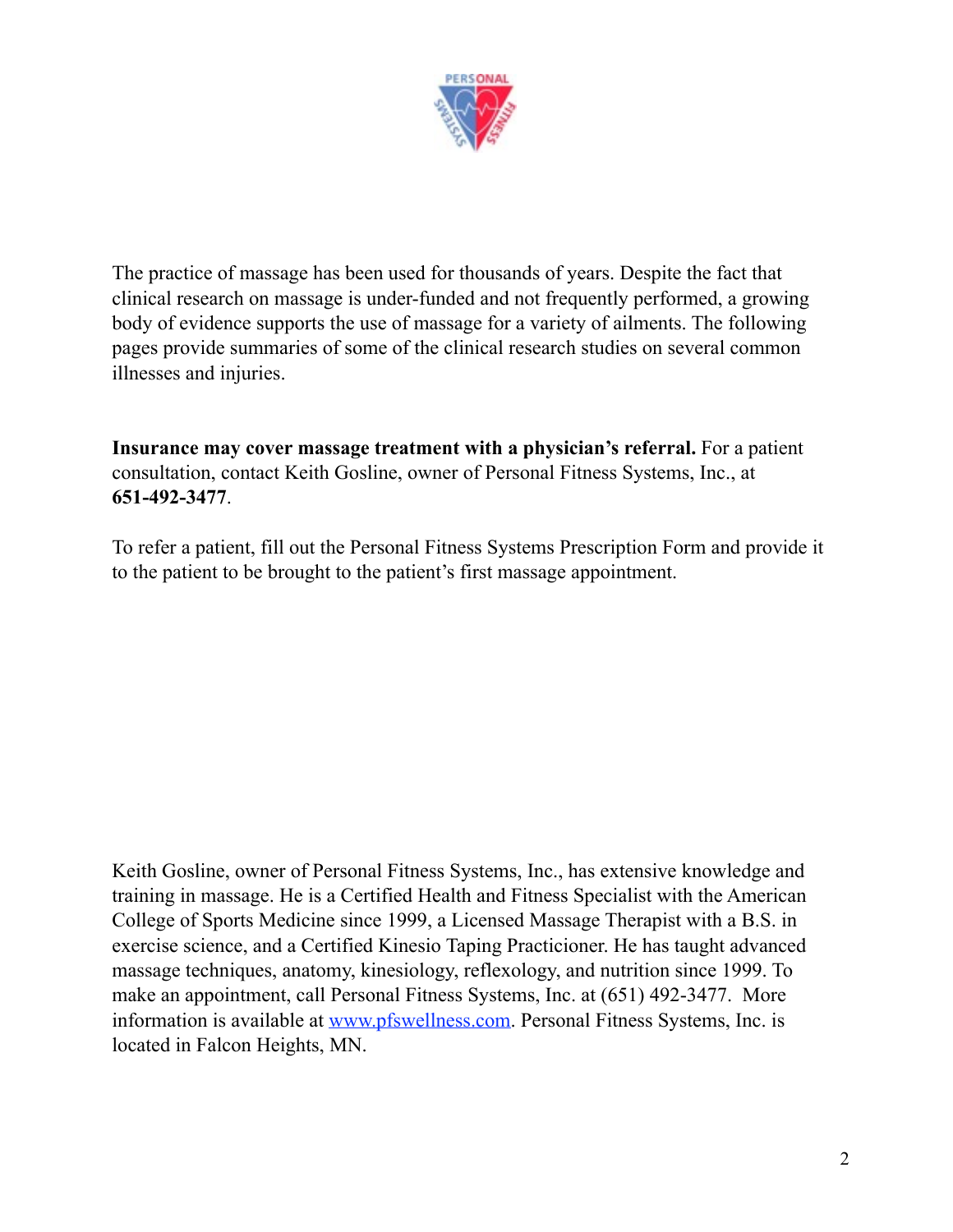

#### **Table of Contents:**

| <b>Back pain</b>                | $4 - 5$ |
|---------------------------------|---------|
| <b>Carpal Tunnel Syndrome</b>   | 6       |
| <b>Chronic Fatigue Syndrome</b> | 7       |
| <b>Depression</b>               | 8       |
| Fibromyalgia Syndrome           | 9       |
| <b>Hypertension</b>             | 10      |
| Headache                        | 11      |
| <b>Migraine</b>                 | 12      |
| <b>Multiple Sclerosis</b>       | 13      |
| <b>Spinal Cord Injuries</b>     | 14      |
|                                 |         |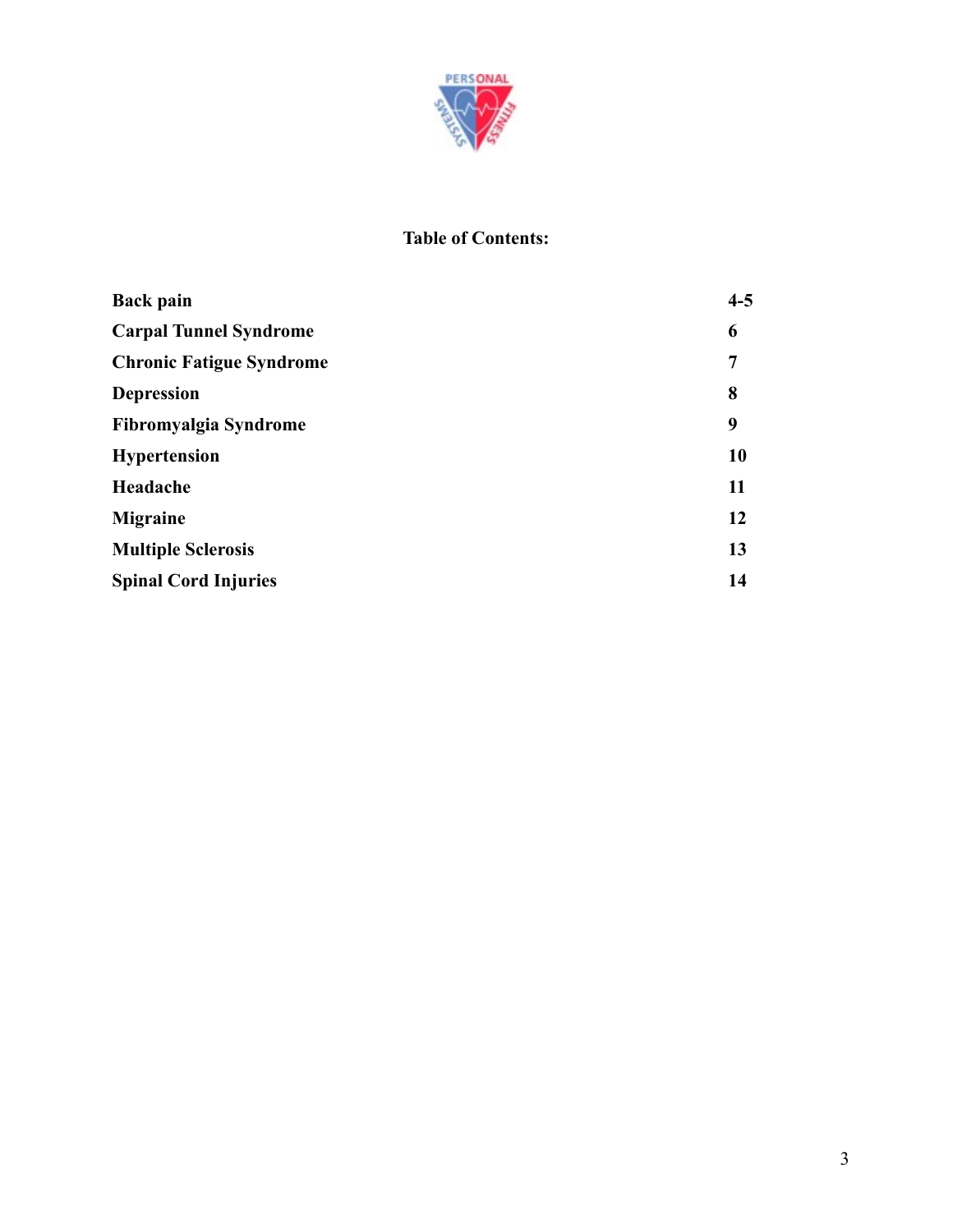

Cherkin, D.C., Eisenberg, D., Sherman, K.J., Barlow, W., Kaptchuk, T.J., Street, J. & Deyo, R.A. (2001). Randomized trial comparing traditional Chinese medical acupuncture, therapeutic massage, and self-care education for chronic low back pain. *Archives of Internal Medicine, 161*, 1081-8.

**METHODS**: 262 patients who had persistent back pain received Traditional Chinese Medical acupuncture, therapeutic massage, or self-care educational materials for up to 10 massage or acupuncture visits over 10 weeks.

**RESULTS: At 10 weeks, massage was superior to self-care on the symptom scale and the disability scale. Massage was also superior to acupuncture on the disability scale. The massage group used the least medications and had the lowest costs of subsequent care.**

Degan, M., Fabris, F., Vanin, F., Bevilacqua, M., Genova, V., Mazzucco, M. & Negrisolo, A. (2000). The effectiveness of foot reflexotherapy on chronic pain associated with a herniated disk. *Professioni Infermieristiche, 53*, 80-7.

**METHODS**: A group of 40 persons suffering almost exclusively from a lumbar-sacral disc hernia received three treatments of reflexology massage for a week.

 $\mathcal{L}_\text{max} = \mathcal{L}_\text{max} = \mathcal{L}_\text{max} = \mathcal{L}_\text{max} = \mathcal{L}_\text{max} = \mathcal{L}_\text{max} = \mathcal{L}_\text{max} = \mathcal{L}_\text{max} = \mathcal{L}_\text{max} = \mathcal{L}_\text{max} = \mathcal{L}_\text{max} = \mathcal{L}_\text{max} = \mathcal{L}_\text{max} = \mathcal{L}_\text{max} = \mathcal{L}_\text{max} = \mathcal{L}_\text{max} = \mathcal{L}_\text{max} = \mathcal{L}_\text{max} = \mathcal{$ 

 $\mathcal{L}_\text{max} = \frac{1}{2} \sum_{i=1}^n \mathcal{L}_\text{max}(\mathbf{x}_i - \mathbf{y}_i)$ 

 $\mathcal{L}_\text{max} = \frac{1}{2} \sum_{i=1}^n \mathcal{L}_\text{max} = \frac{1}{2} \sum_{i=1}^n \mathcal{L}_\text{max} = \frac{1}{2} \sum_{i=1}^n \mathcal{L}_\text{max} = \frac{1}{2} \sum_{i=1}^n \mathcal{L}_\text{max} = \frac{1}{2} \sum_{i=1}^n \mathcal{L}_\text{max} = \frac{1}{2} \sum_{i=1}^n \mathcal{L}_\text{max} = \frac{1}{2} \sum_{i=1}^n \mathcal{L}_\text{max} = \frac{1}{2} \sum_{i=$ 

#### **RESULTS**: **Sixty-three percent of the group reported a reduction in pain.**

Ginsberg, F. and Famaey, J. P. (1987). A double-blind study of topical massage with Rado-Salil ointment in mechanical low-back pain. *Journal of International Medical Research, 15*, 148-153.

**METHOD**: Forty patients with acute mechanical low-back pain were treated in a double-blind manner with either Rado-Salil or placebo for 14 days.

**RESULTS**: **Statistically significant improvements in spontaneous pain, muscular contracture and in both the patient's and physician's opinions occurred by day 3. These improvements persisted at day 14 and, in addition, there were statistically significant improvements in the finger-floor distance and the degree of lumbar extension. Treatment with Rado-Salil also allowed significant reduction in the use of oral analgesics. Only a few localized transient side-effects, requiring no specific treatment, were observed.**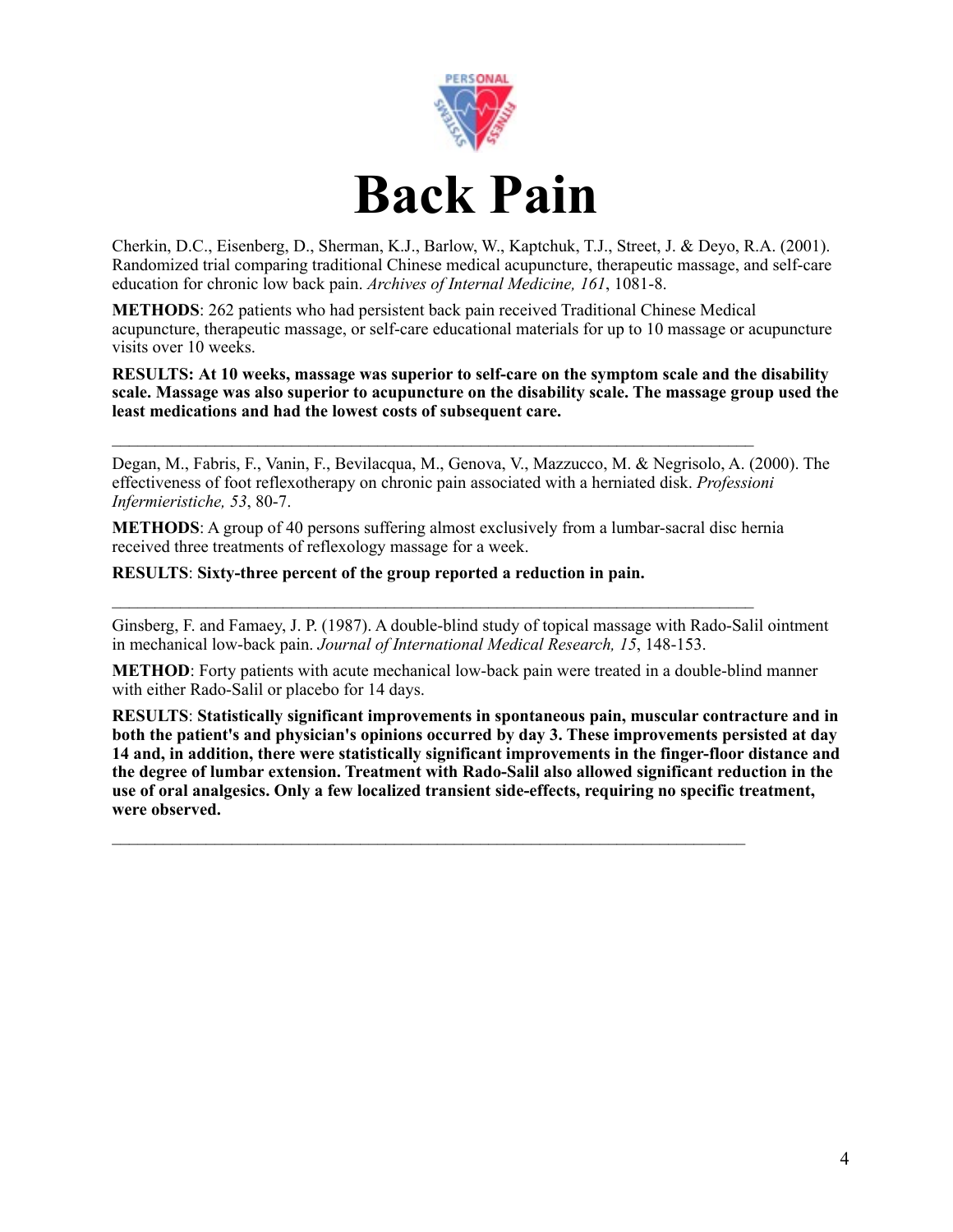

Hernandez-Reif, M., Field, T., Diego, M., & Fraser, M. (2006). Lower Back Pain And Sleep Disturbance Are Reduced Following Massage Therapy. *Journal of Bodywork and Movement Therapies,* In Press.

**METHOD**: Twenty-four adults with lower back pain were randomly assigned to a massage therapy or a progressive muscle relaxation group. Sessions were 30 minutes long twice a week for five weeks. On the first and last day of the 5-week study, participants completed questionnaires, provided a urine sample and were assessed for range of motion.

**RESULTS: By the end of the study, the massage therapy group, as compared to the relaxation group, reported experiencing less pain, depression, anxiety and improved sleep. They also showed improved trunk flexion, and their serotonin and dopamine levels were higher.**

Hernandez-Reif, M., Field, T., Krasnegor, J., & Theakston, H. (2001). Lower back pain is reduced and range of motion increased after massage therapy. *International Journal of Neuroscience, 106*, 131-145.

 $\mathcal{L}_\text{max} = \mathcal{L}_\text{max} = \mathcal{L}_\text{max} = \mathcal{L}_\text{max} = \mathcal{L}_\text{max} = \mathcal{L}_\text{max} = \mathcal{L}_\text{max} = \mathcal{L}_\text{max} = \mathcal{L}_\text{max} = \mathcal{L}_\text{max} = \mathcal{L}_\text{max} = \mathcal{L}_\text{max} = \mathcal{L}_\text{max} = \mathcal{L}_\text{max} = \mathcal{L}_\text{max} = \mathcal{L}_\text{max} = \mathcal{L}_\text{max} = \mathcal{L}_\text{max} = \mathcal{$ 

**METHOD**: A randomized between-groups design evaluated massage therapy versus relaxation for chronic low back pain. Treatment effects were evaluated for reducing pain, depression, anxiety and stress hormones, and sleeplessness and for improving trunk range of motion associated with chronic low back pain.

**RESULTS: By the end of the study, the massage therapy group, as compared to the relaxation group, reported experiencing less pain, depression, anxiety and improved sleep. They also showed improved trunk and pain flexion performance, and their serotonin and dopamine levels were higher.**

 $\mathcal{L}_\text{max} = \frac{1}{2} \sum_{i=1}^n \mathcal{L}_\text{max} = \frac{1}{2} \sum_{i=1}^n \mathcal{L}_\text{max} = \frac{1}{2} \sum_{i=1}^n \mathcal{L}_\text{max} = \frac{1}{2} \sum_{i=1}^n \mathcal{L}_\text{max} = \frac{1}{2} \sum_{i=1}^n \mathcal{L}_\text{max} = \frac{1}{2} \sum_{i=1}^n \mathcal{L}_\text{max} = \frac{1}{2} \sum_{i=1}^n \mathcal{L}_\text{max} = \frac{1}{2} \sum_{i=$ 

Preyde, M. (2000). Effectiveness of massage therapy for subacute low-back pain: a randomized controlled trial. *CMAJ, 162*, 1815-20.

**METHOD**: This randomized controlled trial compared comprehensive massage therapy (soft-tissue) manipulation, remedial exercise and posture education), 2 components of massage therapy and placebo in the treatment of subacute (between 1 week and 8 months) low-back pain. Subjects with subacute lowback pain were randomly assigned to 1 of 4 groups: comprehensive massage therapy, soft-tissue manipulation only, remedial exercise with posture education only or a placebo of sham laser therapy. Each subject received 6 treatments within approximately 1 month. Outcome measures obtained at baseline, after treatment and at 1-month follow-up consisted of the Roland Disability Questionnaire (RDQ), the McGill Pain Questionnaire (PPI and PRI), the State Anxiety Index and the Modified Schober test (lumbar range of motion).

**RESULTS: The comprehensive massage therapy group had improved function, less intense pain and a decrease in the quality of pain compared with the other 3 groups. At 1-month follow-up 63% of subjects in the comprehensive massage therapy group reported no pain as compared with 27% of the soft-tissue manipulation group, 14% of the remedial exercise group and 0% of the sham laser therapy group.**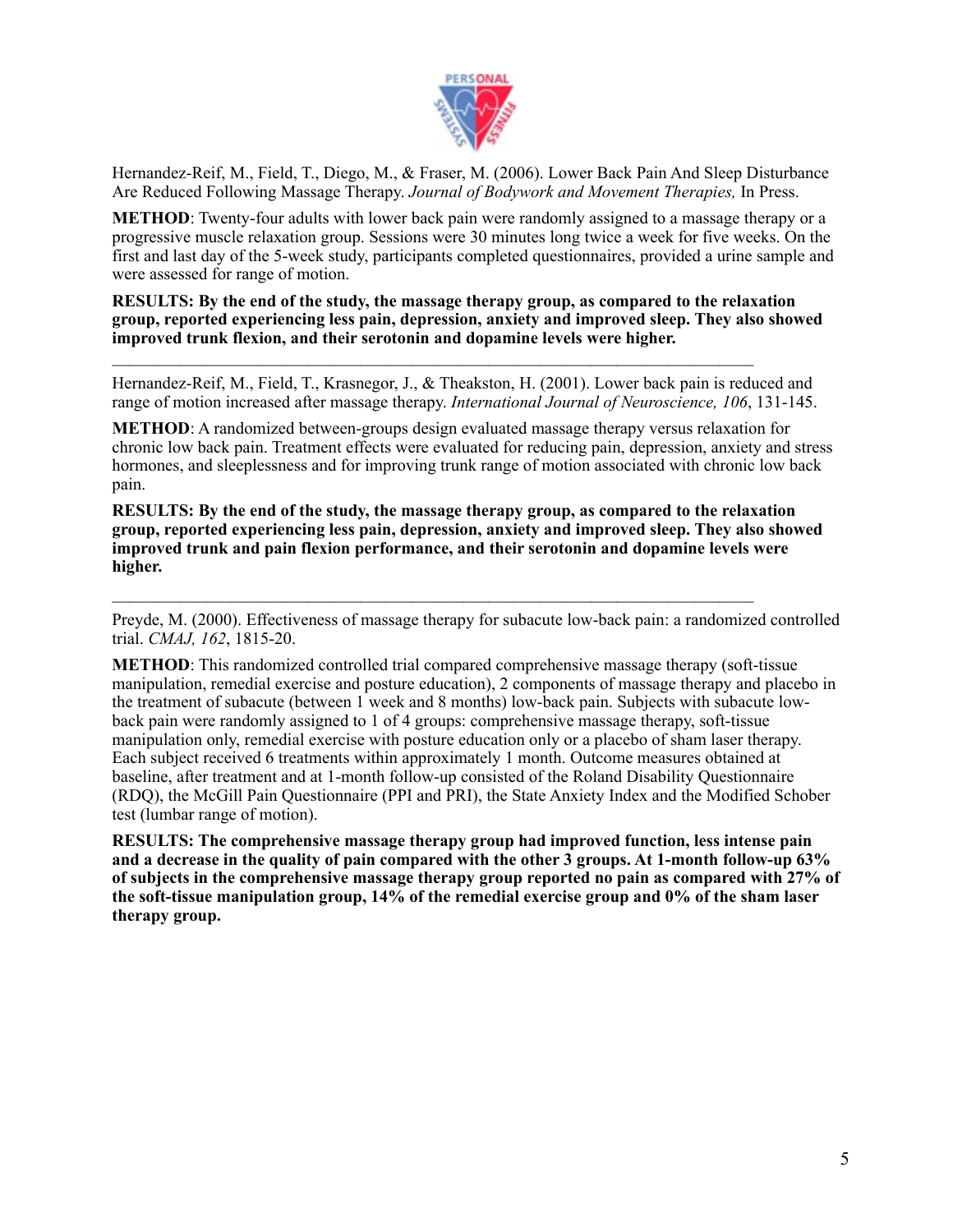

## **Carpal Tunnel Syndrome**

Field, T., Diego, M., Cullen, C., Hartshorn, K., Gruskin, A., Hernandez-Reif, M., & Sunshine, W. (2004). Carpal tunnel syndrome symptoms are lessened following massage therapy. *Journal of Bodywork and Movement Therapies, 8,* 9-14.

**METHOD**: The objective of this study was to determine the effectiveness of massage therapy for relieving the symptoms of Carpal Tunnel Syndrome (CTS). Sixteen adults with CTS symptoms were randomized to a 4-week massage therapy or control group. Participants in the massage therapy group were taught a self-massage routine that was done daily at home. They were also massaged once a week by a therapist. The participants' diagnosis was based on a nerve conduction velocity test, the Phalen test, and the Tinel sign test performed by a physician. The participants were also given the State Trait Anxiety Inventory (STAI), the Profile of Mood States (POMS), a visual analog scale for pain and a test of grip strength.

**RESULTS: Participants in the massage therapy group improved on median peak latency and grip strength. They also experienced lower levels of perceived pain, anxiety, and depressed mood.**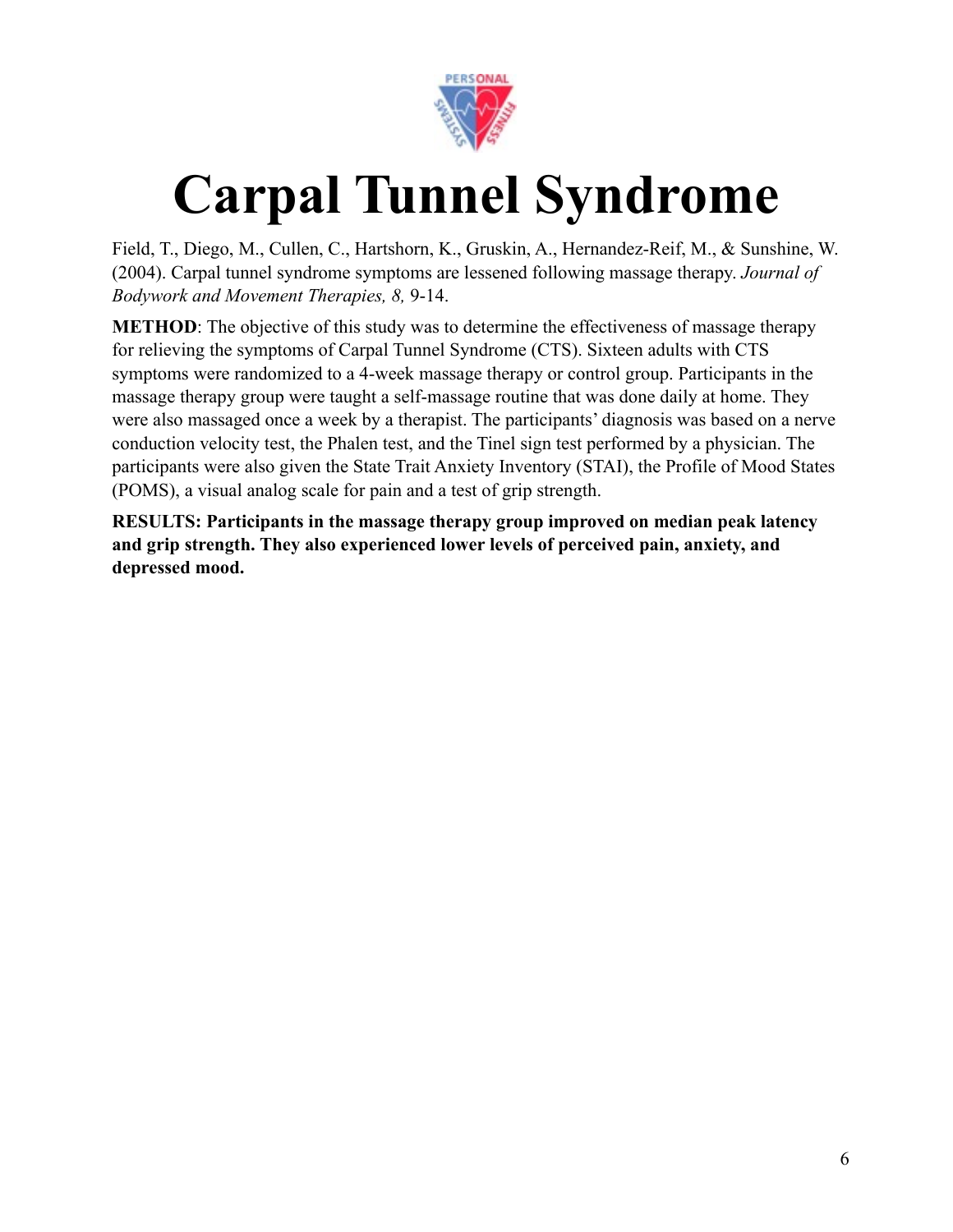

# **Chronic Fatigue Syndrome**

Field, T, Sunshine, W., Hernandez-Reif, M., Quintino, O., Schanberg, S., Kuhn, C., & Burman, I. (1997). Chronic fatigue syndrome: massage therapy effects on depression and somatic symptoms in chronic fatigue syndrome. *Journal of Chronic Fatigue Syndrome, 3*, 43-51.

**METHOD**: Twenty chronic fatigue syndrome subjects were randomly assigned to a massage therapy or a SHAM TENS (transcutaneous electrical stimulation) control group.

**RESULTS**: **Immediately following the massage therapy versus SHAM TENS on the first and last days of the study the massage therapy group had lower depression and anxiety scores and lower cortisol levels. Longer-term effects (last day versus first day) suggested that the massage therapy versus the SHAM TENS group had lower depression, emotional distress and somatic symptom scores, more hours of sleep and lower epinephrine and cortisol levels.**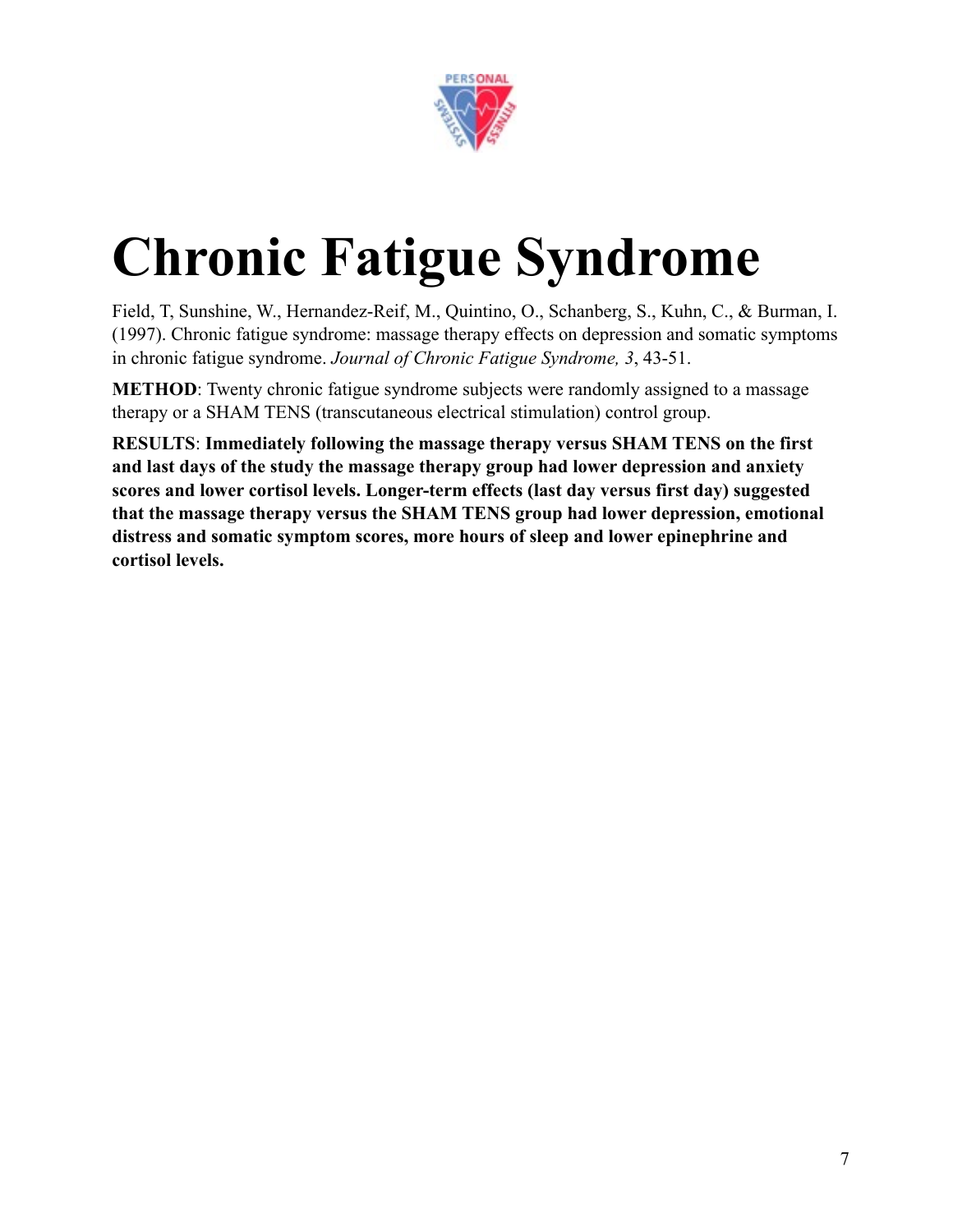

Field, T., Morrow, C., Valdeon, C., Larson, S., Kuhn, C., & Schanberg, S.(1992). Massage reduces depression and anxiety in child and adolescent psychiatric patients. *Journal of the American Academy of Child & Adolescent Psychiatry, 31*, 125-131.

**METHOD**: A 30-minute back massage was given daily for a 5-day period to 52 hospitalized depressed and adjustment disorder children and adolescents.

**RESULTS**: **Compared with a control group who viewed relaxing videotapes, the massaged subjects were less depressed and anxious and had lower saliva cortisol levels after the massage. In addition, nurses rated the subjects as being less anxious and more cooperative on the last day of the study, and nighttime sleep increased over this period. Finally, urinary cortisol and norepinephrine levels decreased, but only for the depressed subjects.**

Field, T., Grizzle, N., Scafidi, F., & Schanberg, S. (1996). Massage and relaxation therapies' effects on depressed adolescent mothers. *Adolescence, 31,* 903-911.

 $\mathcal{L}_\text{max}$  , and the contribution of the contribution of the contribution of the contribution of the contribution of the contribution of the contribution of the contribution of the contribution of the contribution of t

**METHOD**: Thirty-two depressed adolescent mothers received ten 30-minute sessions of massage therapy or relaxation therapy over a five-week period. Subjects were randomly assigned to each group.

**RESULTS**: **Although both groups reported lower anxiety following their first and last therapy sessions, only the massage therapy group showed behavioral and stress hormone changes including a decrease in anxious behavior, pulse, and salivary cortisol levels. A decrease in urine cortisol levels suggested lower stress following the five-week period for the massage therapy group.**

 $\mathcal{L}_\text{max} = \mathcal{L}_\text{max} = \mathcal{L}_\text{max} = \mathcal{L}_\text{max} = \mathcal{L}_\text{max} = \mathcal{L}_\text{max} = \mathcal{L}_\text{max} = \mathcal{L}_\text{max} = \mathcal{L}_\text{max} = \mathcal{L}_\text{max} = \mathcal{L}_\text{max} = \mathcal{L}_\text{max} = \mathcal{L}_\text{max} = \mathcal{L}_\text{max} = \mathcal{L}_\text{max} = \mathcal{L}_\text{max} = \mathcal{L}_\text{max} = \mathcal{L}_\text{max} = \mathcal{$ 

Onozawa, K., Glover, V., Adams, D., Modi, N., & Kumar, R.C. (2001). Infant massage improves mother-infant interaction for mothers with postnatal depression. *Journal of Affective Disorders, 63*(1-3).

**METHOD**: Thirty-four primiparous depressed mothers at 4 weeks postpartum were randomly assigned either to an infant massage class and a support group (massage group) or to a support group (control group). Each group attended five weekly sessions.

**RESULTS**: **The depression scores fell in both groups. However, improvement of motherinfant interactions was seen only in the massage group.**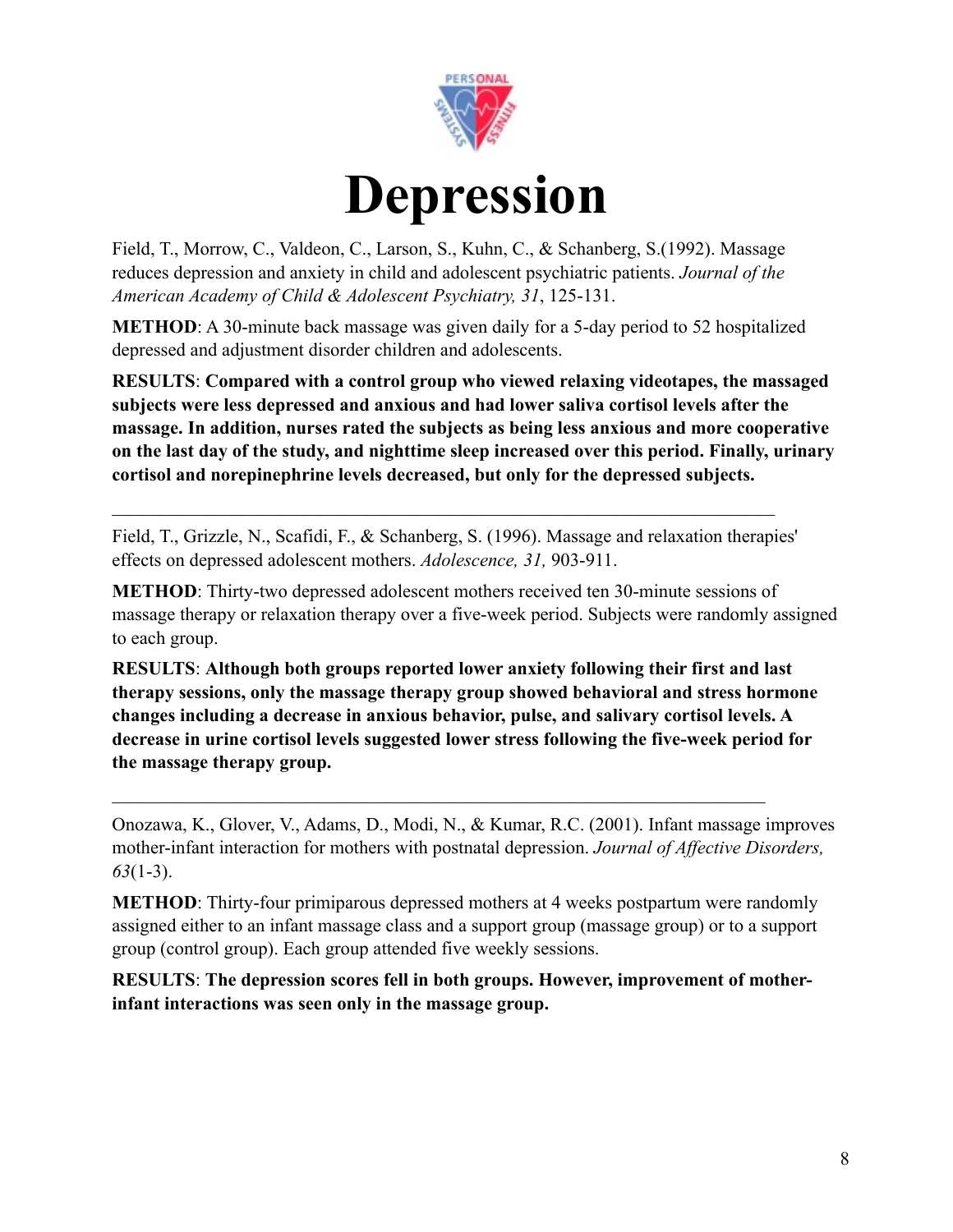

## **Fibromyalgia Syndrome**

Field, T., Diego, M., Cullen, C., Hernandez-Reif, M., & Sunshine, W. (2002). Fibromyalgia pain and substance P decreases and sleep improves following massage therapy. *Journal of Clinical Rheumatology, 8*, 72-76.

**METHOD**: To determine the effects of massage therapy versus relaxation therapy on sleep, substance P and pain in fibromyalgia patients, twenty four adult fibromyalgia patients were randomly assigned to a massage therapy or relaxation therapy group. They received 30-minute treatments twice a week for five weeks.

**RESULTS**: **Both groups showed a decrease in anxiety and depressed mood immediately after the first and last therapy sessions. However, across the course of the study only the massage therapy group reported an increase in the number of sleep hours and a decrease in their sleep movements. In addition, substance P levels decreased and the patients' physicians assigned lower disease and pain ratings and rated fewer tenderpoints in the massage therapy group.**

Sunshine, W., Field, T., Schanberg, S., Quintino, O., Kilmer, T., Fierro, K., Burman, I., Hashimoto, M., McBride, C., & Henteleff, T. (1996). Massage therapy and transcutaneous electrical stimulation effects on fibromyalgia. *Journal of Clinical Rheumatology, 2*, 18-22.

 $\mathcal{L}_\text{max}$  , and the contribution of the contribution of the contribution of the contribution of the contribution of the contribution of the contribution of the contribution of the contribution of the contribution of t

**METHOD**: Thirty adult fibromyalgia syndrome subjects were randomly assigned to a massage therapy, a transcutaneous electrical stimulation (TENS), or a transcutaneous electrical stimulation no-current group (Sham TENS) for 30-minute treatment sessions two times per week for 5 weeks.

**RESULTS**: **The massage therapy subjects reported lower anxiety and depression, and their cortisol levels were lower immediately after the therapy sessions on the first and last days of the study. The TENS group showed similar changes, but only after therapy on the last day of the study. The massage therapy group improved on the dolorimeter measure of pain. They also reported less pain the last week, less stiffness and fatigue, and fewer nights of difficult sleeping. Thus, massage therapy was the most effective therapy with these fibromyalgia patients.**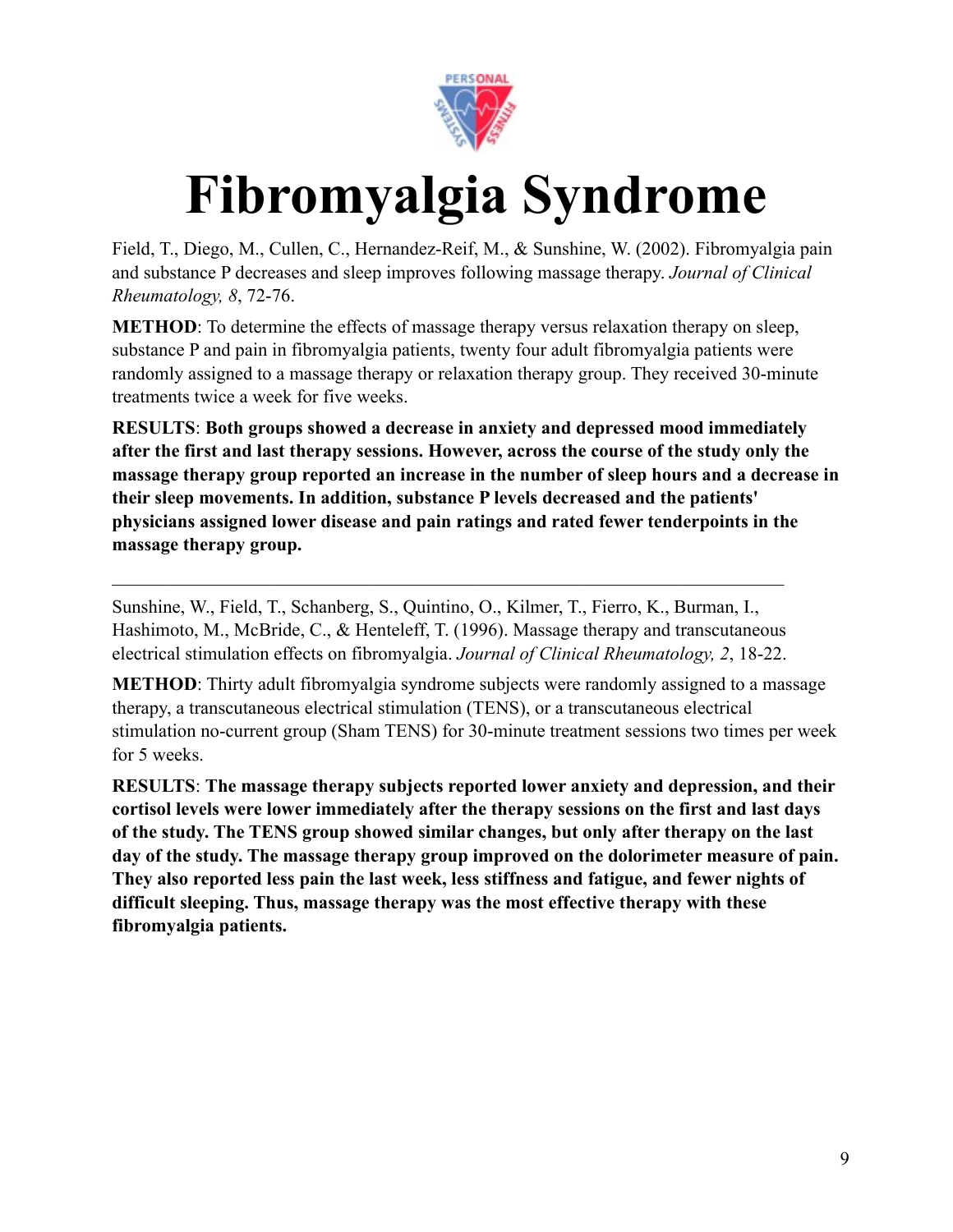

Hernandez-Reif, M., Field, T., Krasnegor, J., Theakston, H., Hossain, Z., & Burman, I. (2000). High blood pressure and associated symptoms were reduced by massage therapy. *Journal of Bodywork and Movement Therapies, 4*, 31-38.

**METHOD:** High blood pressure is associated with elevated anxiety, stress and stress hormones, hostility, depression and catecholamines. Massage therapy and progressive muscle relaxation were evaluated as treatments for reducing blood pressure and associated symptoms. Adults who had been diagnosed as hypertensive received ten 30-minute massage sessions over five weeks or they were given progressive muscle relaxation instructions (control group).

**RESULTS**: **Sitting diastolic blood pressure decreased after the first and last massage therapy sessions and reclining diastolic blood pressure decreased from the first to the last day of the study. Although both groups reported less anxiety, only the massage therapy group reported less depression and hostility and showed decreased urinary and salivary hormone levels (cortisol). Massage therapy may be effective in reducing diastolic blood pressure and symptoms associated with hypertension.**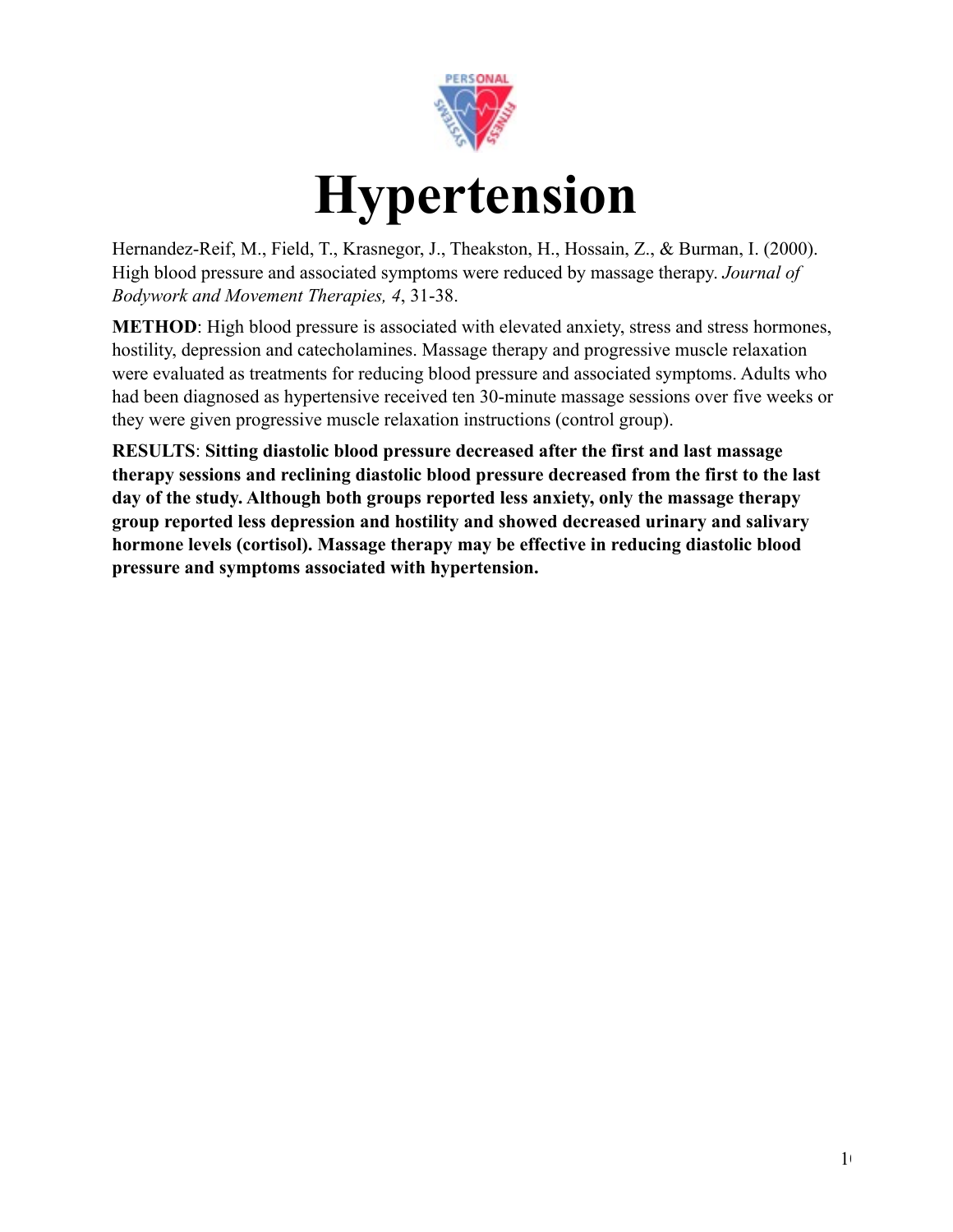

#### **Headache**

Foster, K.A., Liskin, J., Cen, S., Abbott, A., Armisen, V., Globe, D., Knox, L., Mitchell, M., Shtir, C., & Azen, S. (2004). The Trager approach in the treatment of chronic headache: a pilot study. *Altern Ther Health Med., 10*, 40-6.

**METHOD**: Thirty-three volunteers with a self-reported history of chronic headache and with at least one headache per week for at least 6 months received Trager massage.

**RESULTS**: **Participants randomized to Trager massage demonstrated a significant decrease in the frequency of headaches, improvement in head quality of life and a 44% decrease in medication usage.**

Quinn, C., Chandler, C., & Moraska, A. (2002). Massage therapy and frequency of chronic tension headaches. *American Journal of Public Health, 92*, 1657-1661.

 $\mathcal{L}_\text{max} = \mathcal{L}_\text{max} = \mathcal{L}_\text{max} = \mathcal{L}_\text{max} = \mathcal{L}_\text{max} = \mathcal{L}_\text{max} = \mathcal{L}_\text{max} = \mathcal{L}_\text{max} = \mathcal{L}_\text{max} = \mathcal{L}_\text{max} = \mathcal{L}_\text{max} = \mathcal{L}_\text{max} = \mathcal{L}_\text{max} = \mathcal{L}_\text{max} = \mathcal{L}_\text{max} = \mathcal{L}_\text{max} = \mathcal{L}_\text{max} = \mathcal{L}_\text{max} = \mathcal{$ 

**METHOD**: This study examined the effects of massage therapy on chronic, nonmigraine headache. Four chronic tension headache sufferers (aged 18-55 yrs) received structured massage therapy treatment directed toward the neck and shoulder muscles during a 4-wk period.

**RESULTS**: **Massage therapy reduced the number of weekly headaches. Headache frequency was significantly reduced within the initial week of massage treatment, and continued for the remainder of the study. A trend toward reduction in average duration of each headache event between the baseline period and the treatment period was also observed.**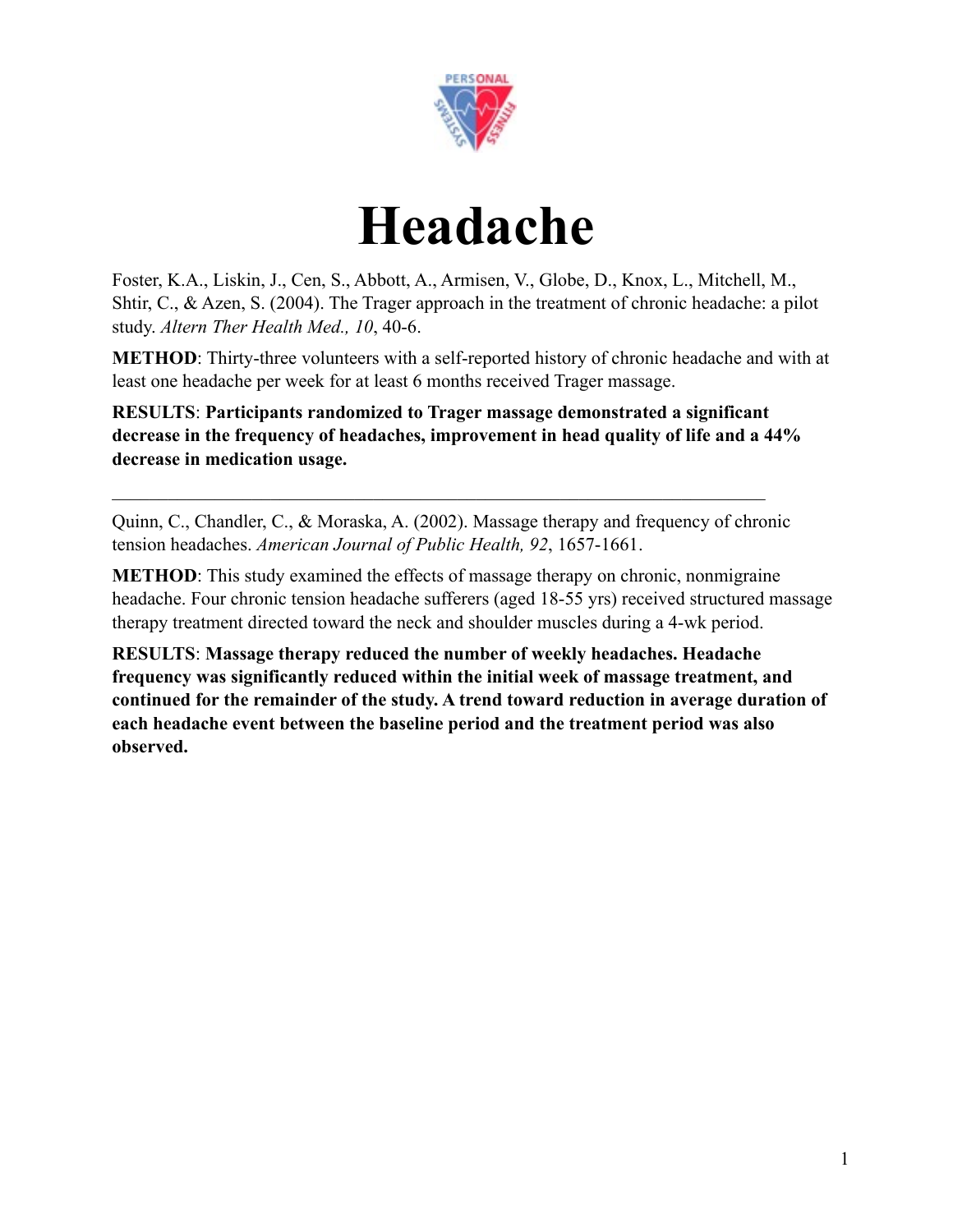

Lawler, S. & Cameron, L. (2006). A randomized, controlled trial of massage therapy as a treatment for migraine. Annual Behavior and Medicine, 32, 50-9.

**METHODS**: Migraine sufferers  $(N = 47)$  who were randomly assigned to massage or control conditions completed daily assessments of migraine experiences and sleep patterns for 13 weeks. Massage participants attended weekly massage sessions during Weeks 5 to 10. State anxiety, heart rates, and salivary cortisol were assessed before and after the sessions. Perceived stress and coping efficacy were assessed at Weeks 4, 10, and 13.

**RESULTS**: **Compared to control participants, massage participants exhibited greater improvements in migraine frequency and sleep quality during the intervention weeks and the 3 follow-up weeks. Trends for beneficial effects of massage therapy on perceived stress and coping efficacy were observed. During the sessions, massage induced decreases in state anxiety, heart rate, and cortisol.**

Hernandez-Reif, M., Field, T., Dieter, J., Swerdlow. & Diego, M., (1998). Migraine Headaches are Reduced by Massage Therapy. *International Journal of Neuroscience, 96*, 1-11.

**METHOD**: Twenty-six adults with migraine headaches were randomly assigned to a massage therapy group, which received twice-weekly 30-minute massages for five consecutive weeks or a wait-list control group.

**RESULTS**: **The massage group reported fewer distress symptoms, less pain, more headache free days, fewer sleep disturbances and taking fewer analgesics. They also showed increased serotonin levels**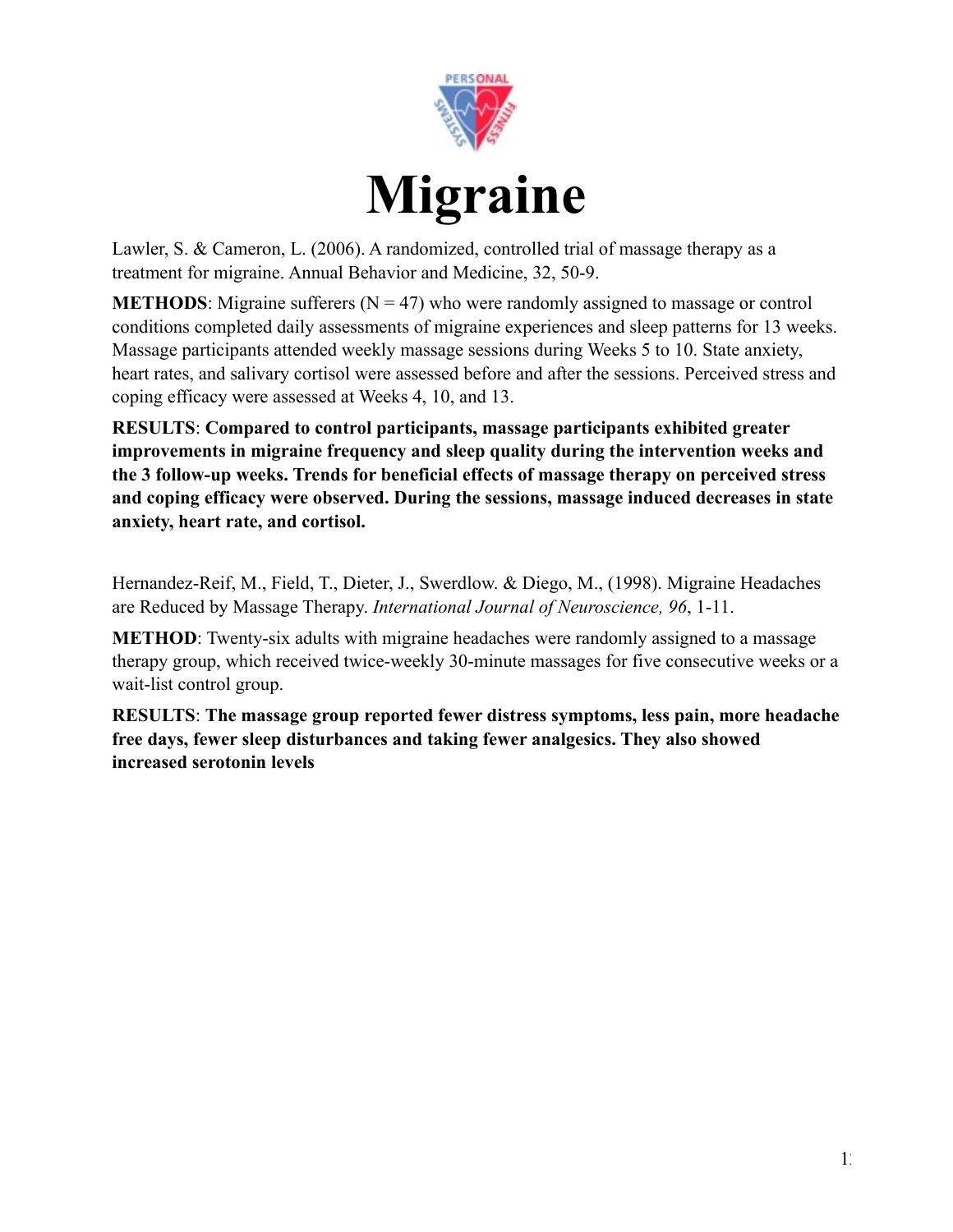

#### **Multiple Sclerosis**

Hernandez-Reif, M., Field, T., & Theakston, H. (1998). Multiple sclerosis patients benefit from massage therapy. *Journal of Bodywork and Movement Therapies, 2*, 168-174.

**METHOD**: Twenty-four adults with multiple sclerosis were randomly assigned to a standard medical treatment control group or a massage therapy group that received 45-minute massages twice a week for 5 weeks.

**RESULTS**: **The massage group had lower anxiety and less depressed mood immediately following the massage sessions, and by the end of the study they had improved self-esteem, better body image and image of disease progression, and enhanced social functioning.**

Siev-Ner, I., Gamus, D., Lerner-Geva, L., & Achiron, A. (2003). Reflexology treatment relieves symptoms of multiple sclerosis: a randomized controlled study. *Mult Scler., 9*, 356-61.

 $\mathcal{L}_\text{max}$  and  $\mathcal{L}_\text{max}$  and  $\mathcal{L}_\text{max}$  and  $\mathcal{L}_\text{max}$  and  $\mathcal{L}_\text{max}$  and  $\mathcal{L}_\text{max}$ 

**METHOD**: Seventy-one MS patients were randomized to either a study or control group, to receive an 11-week treatment. Reflexology treatment included manual pressure on specific points in the feet and massage of the calf area. The control group received nonspecific massage of the calf area.

**RESULTS**: **Significant improvement in paresthesias, urinary symptoms and spasticity was detected in the reflexology group. Improvement with borderline significance was observed in muscle strength between the reflexology group and the controls. The improvement in the intensity of paresthesias remained significant at three months of follow-up.**